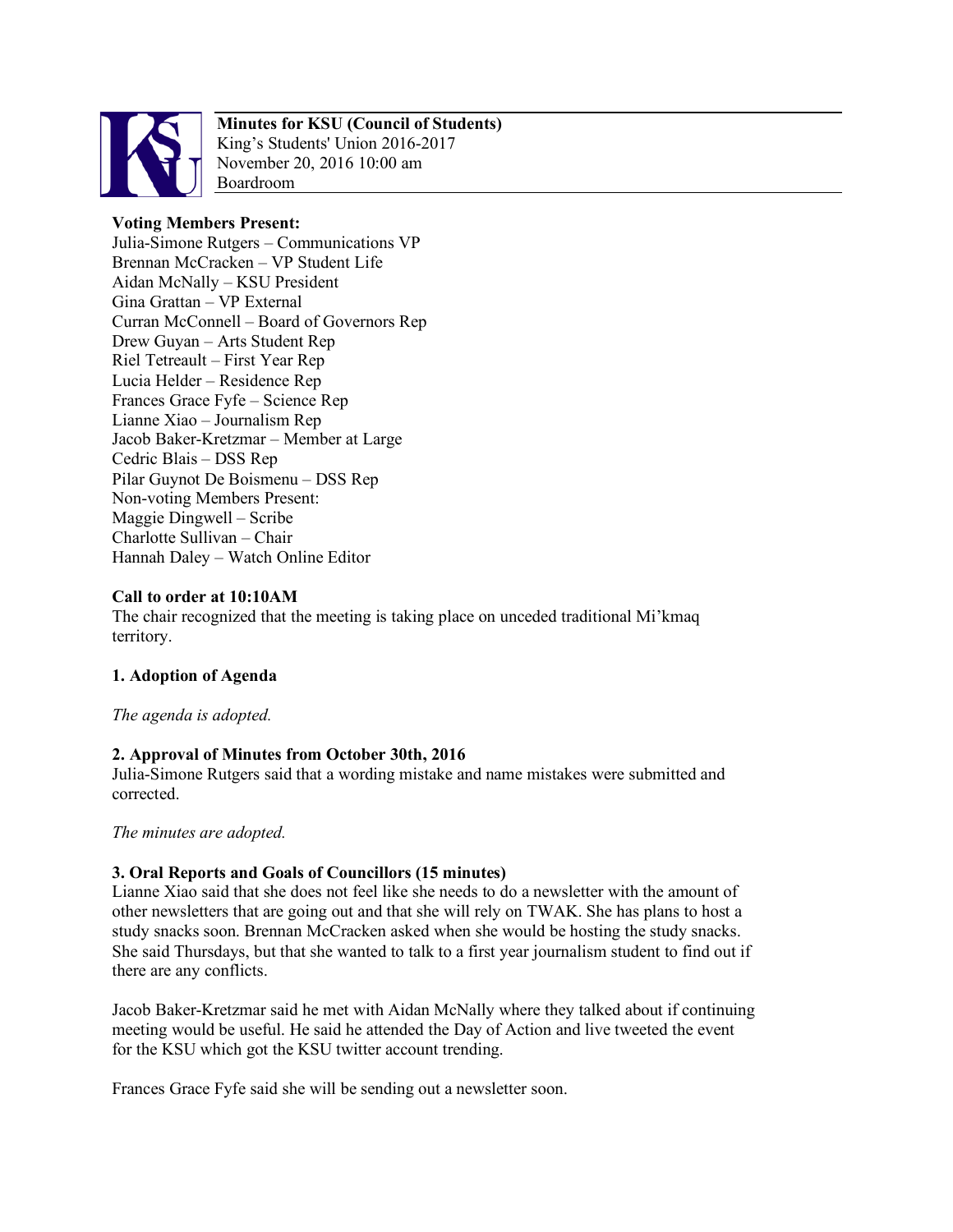Curren McConnell said students have been advocating for transparency with the Board ofGovernors. The June Board of Governors minutes are now on the website. He said there will now be town hall meetings held where members of the Board will speak to students.

Cedric Blais said the DSS had their general meeting on Friday and that they managed to meet quorum. He said that Nick Hatt is on leave and he has signing authority on their cheques so he has plans to meet with his replacement to figure out if they will be unable to write cheques until he returns. Aidan McNally noted that Nick Hatt is on medical leave until January. Pilar Guynot De Boismenu has nothing to report.

Riel Tetreault said the Cue Cards and Cocoa event turned out well. He said he was happy about the amount of first year students who came out to the Day of Action. He said he has plans to continue the Cue Cards and Cocoa event to encourage studying and receive feedback.

Lucia Helder said she has a meeting planned with Kristian Rafuse to talk about funding. She said she has a small 'Kitch Sitch,' because students have come to her with ideas on how to improve the Alex Hall kitchen.

Drew Guyan said she sent out her first newsletter. It was mainly information from DASS meetings. Drew said she joined an outreach committee on DASS to get more involved on Dalhousie campus.

#### **4. Reports of the Executive Committee ( attached)**

**4.1: Report of the President**

### **4.2: Report of the Student Life Vice President**

Cedric Blais asked about who the other 10% of people who responded to the survey were. Brennan McCracken said faculty and staff.

Pilar Guynot De Boismenu asked if the results of the survey would be open to the public. Brennan McCracken said that it would not because it might negatively affect the bid for new food service at King's because services submitting a bid would have a leg up.

#### **4.3: Report of the Financial Vice President**

Brennan McCracken gives the report as Zoë Brimacombe is out of town.

### **4.4: Report of the External Vice President 4.5: Report of the Communications Vice President**

**5. Action Items** *Society Ratification* 5.1 BIRT the King's Feminist Collective be ratified as a Tier I society for the 2016/17 academic year. *Moved by Brennan McCracken*

Brennan McCracken said that he is happy to see a society ratification this late in the term. He explained the society and that they have already been meeting regularly. The motion is passed.

#### *Funding Requests*

5.2 BIRT Students Advocating for Representative Curricula (SNARC) receive \$411.80 in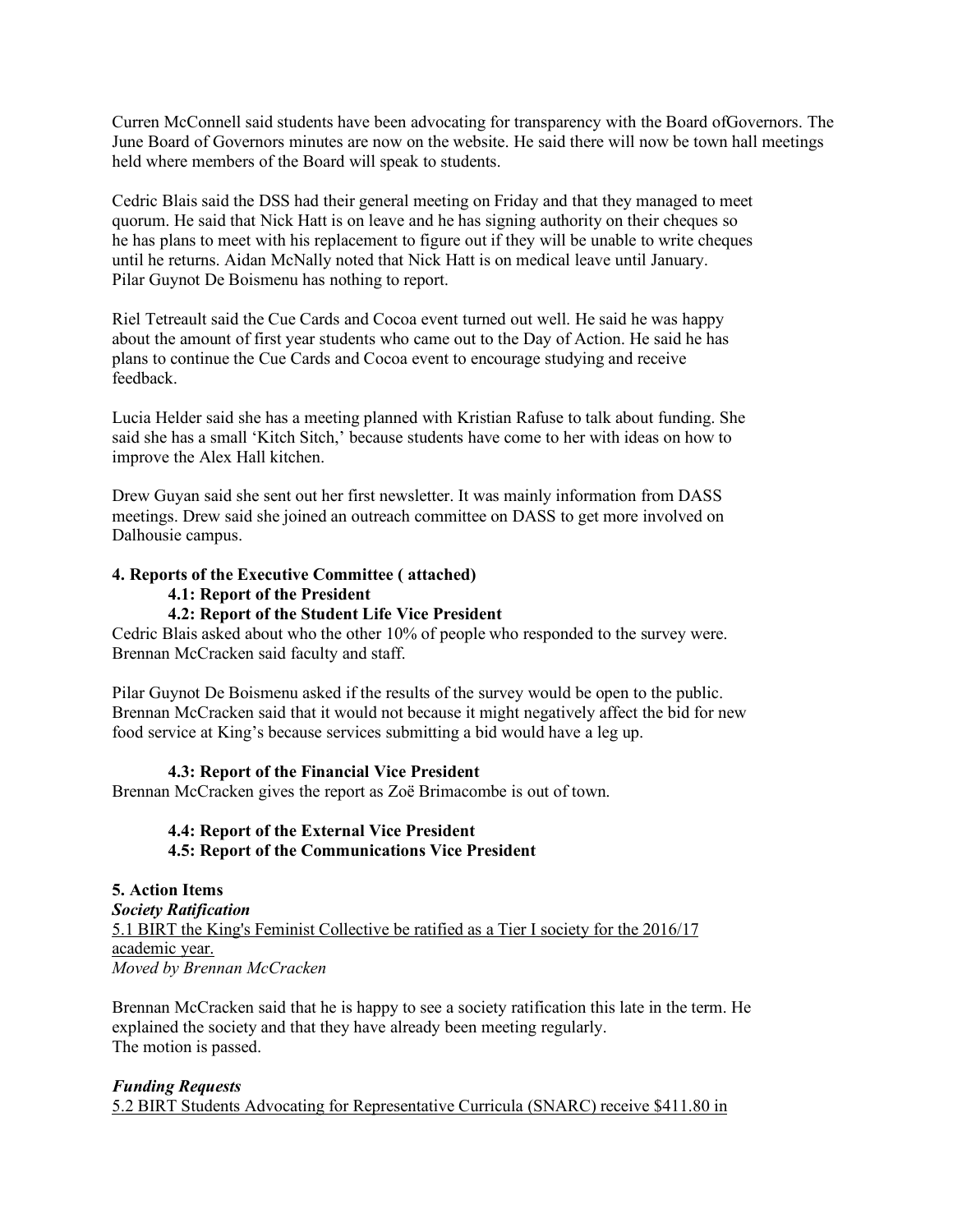### contingent funding to cover the costs of putting on Re:Presentations, A SNARC Conference, being held on January 20th and 21st. *Moved by Brennan McCracken Finance Committee recommends approval*

Brennan McCracken said that Re:Presentations is planning to highlight voices normally ignored in academia. He explained that the money would go to fund speakers and snacks. Jacob Baker-Kretzmar said that the Financial Committee appreciates the honoraria for the Mi'kmaq Elder and faculty members speaking at the event.

*The motion is passed.*

5.3 BIRT Best Buddies King's receive \$43 in contingent funding to book a room and to purchase cookies and juice for a Meet and Greet on November 26th at the Halifax Central Library.

*Moved by Brennan McCracken*

*Finance Committee recommends approval*

Brennan McCracken said that this is the first event for Best Buddies King's. This event is being held off campus to allow accessibility for the Buddies.

Jacob Baker-Kretzmar said that the Finance Committee talked about why Best Buddies King's was hosting the event at the Central Library instead of on King's campus. He said Zoë Brimacombe wanted to ask them if King's could do anything to have them host an event on campus.

Pilar Guynot De Boismenu said that in her high school there had been issues surrounding accessibility to buildings and that it might be the same on King's campus.

*The motion is passed.*

5.4 BIRT King's Outdoor and Sustainability Society (K-OSS) receive \$175 in contingent funding to pay Gayle Shatz to deliver a workshop on res gardening in early January. *Moved by Brennan McCracken Finance Committee recommends approval*

Brennan McCracken said that this funding request for for an honorarium for Shatz, as well as for seeds and soil. He said Zoë Brimacombe would like to note that we've allocated close to \$700 to K-OSS, but they they have not spent that amount.

Aidan McNally asked if it may be because the KSU gave them funds for a Caribou Legs event and is unsure of if that happened.

Jacob Baker-Kretzmar said that Zoë Brimacombe had mentioned during Finance Committee that several of their events had come under budget.

*The motion is passed.*

5.5 BIRT the King's P.R.I.D.E. Society receive \$50.15 in contingent funding to purchase pizza, garlic fingers, and donair sauce for Queeraoke: Early 2000s Edition, being held in the Wardroom on November 24th. *Moved by Brennan McCracken Finance Committee recommends approval*